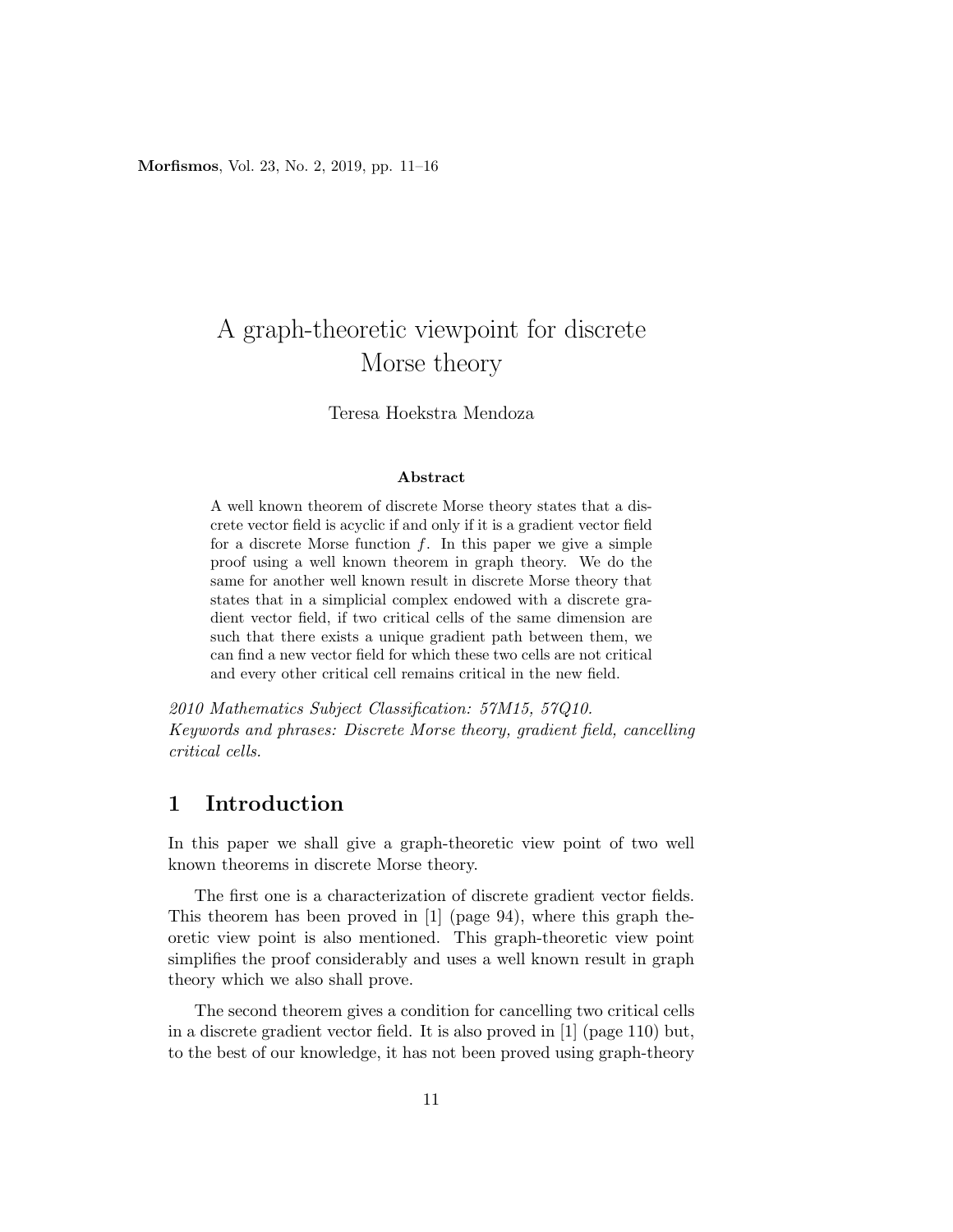tools. This result is very useful since critical cells play an important role in discrte Morse theory.

In both cases I will give proofs of abstract theorems in graph theory and then apply them for discrete Morse theory. I will use the usual graph-theory notation, given a digraph  $D, V(D)$  shall denote the set of vertices and  $A(D)$  the set of arrows.

## 2 Graph theory

**Definition 2.1.** Given a digraph D,  $x, y \in V(D)$ , an xy-path is a sequence of vertices  $(x = x_1, x_2, ..., x_n = y)$  such that for every  $i =$  $1, ..., n-1$  there exists an arrow  $(x_i, x_{i+1}) \in A(D)$ . The length of the path is n and a cycle is a closed path in the sense that  $x_1 = x_n$ 

By an acyclic digraph we mean a digraph with no cycles. In particular an acyclic digraph has no loops and no symmetric arrows, as there would be cycles of length one and two respectively.

**Lemma 2.2.** Let D be an acyclic digraph and suppose  $\gamma = (x_0, ..., x_n)$ is the only  $x_0x_n$ -path in D. If W is the digraph obtained by inverting every arrow in  $\gamma$ . Then W is acyclic.

*Proof.* Proceeding by contradiction, suppose that  $W$  has a cycle  $C$ . Let Γ be the  $x_n x_0$ -path in W. Clearly C has at least one arrow in Γ. Let  $(x_m, x_{m-1}, ..., x_k)$  be a segment of C contained in  $\Gamma$  with the property that neither of the two arrows  $(x_{m+1}, m)$  and  $(x_k, x_{k-1})$  are in  $A(C)$ .

Let P be the segment of C disjoint from  $\gamma$  that starts at the vertex  $x_k$  and ends at a vertex  $x_i$  for some  $i = 0, 1, ..., n$ .

- 1. If  $i < k$  then  $P \cup (x_i, x_{i+1}, ..., x_k)$  is a cycle in the digraph  $D$ , a contradiction.
- 2. If  $i > k$  then  $(x_0, x_1, ..., x_k) \cup P \cup (x_i, x_{i+1}, ..., x_n)$  is another  $x_0x_n$ path, a contradiction.

Hence  $W$  is acyclic.

**Lemma 2.3.** A finite acyclic digraph D has at least one vertex  $v \in$  $V(D)$  with  $\delta^+(v) = 0$  where  $\delta^+(v) = |\{x \in V(D) : (v, x) \in A(D)\}|$ .

Proof. Since D is finite and acyclic there exists a longest path in D. The last vertex of this path can not have any outward arrows.  $\Box$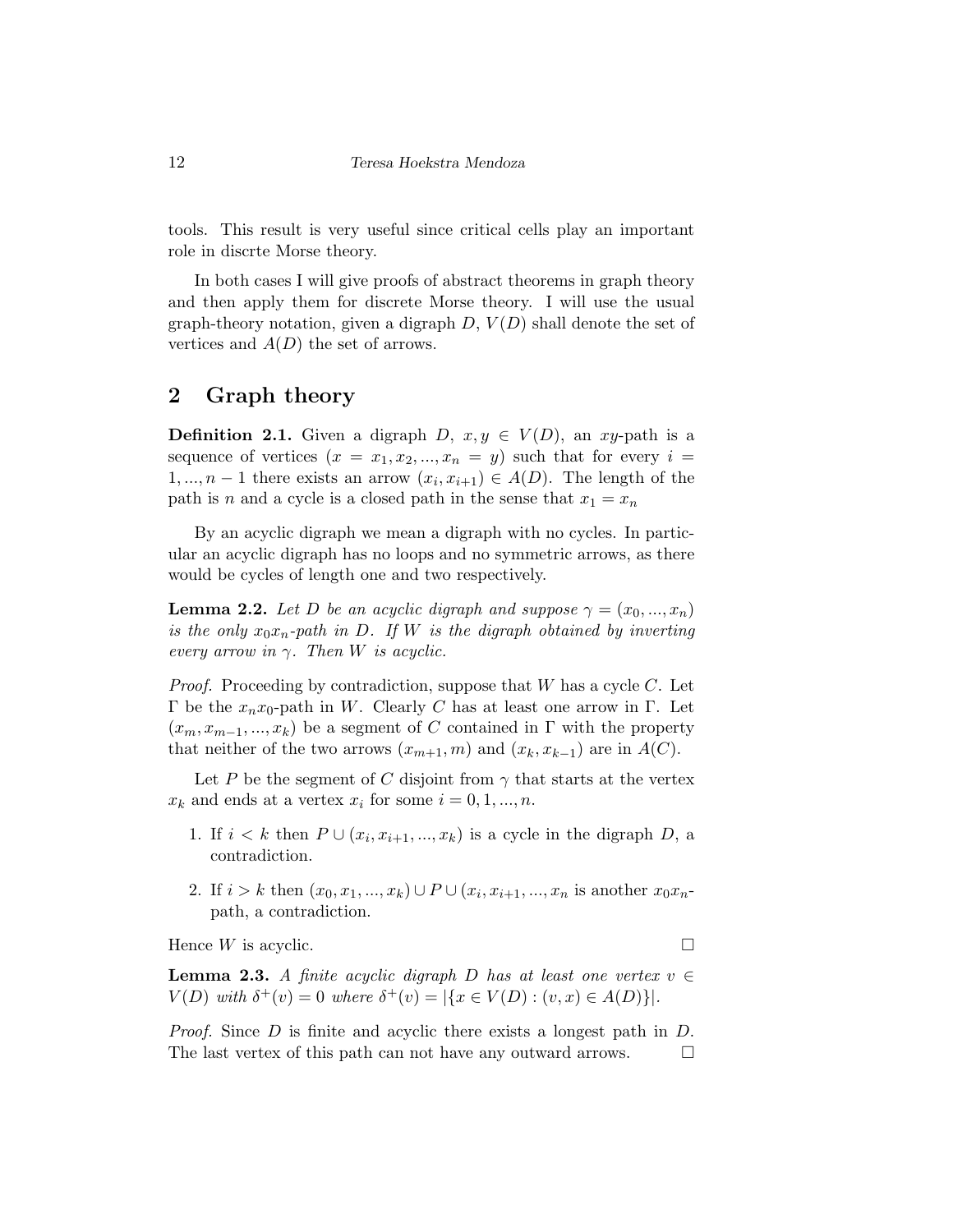**Theorem 2.4.** A finite digraph  $D$  is acyclic if and only if there exists a function  $f: V(D) \to \mathbb{N} \cup \{0\}$  which decreases along directed paths.

*Proof.* Suppose D is acyclic. Given a vertex v, let  $p(v)$  denote the lenght of the largest path in D starting from v. Define the sets  $V_i = \{v \in$  $V(D): p(v) = i$ . Since D is finite,  $\bigsqcup_{i=0}^{n} V_i = V(D)$  for a suficiently large n. From the previous lemma we know that  $V_0$  is non empty. We define  $f: V(D) \to \mathbb{N} \cup \{0\}$  given by  $f(x) = i$  for all  $x \in V_i$ .

We must now prove that f decreases along paths. Suppose  $\gamma$  is a path and let  $(x, y)$  be an arrow in  $\gamma$ . If  $p(x) \leq p(y)$ , denote the largest path starting from y by  $P_y$  and the largest path starting from x by  $P_x$ . Then  $P_y$  is longer than  $P_x$  but  $P_y \cup (x, y)$  is a longer path starting from x, which is a contradiction.

If such a function f exists and  $\{x_0, x_1, ..., x_n = x_0\}$  is a cycle then  $f(x_0) > f(x_1) > ... > f(x_n) = f(x_0)$  which is impossible.

## 3 Discrete Morse theory

**Definition 3.1.** Let  $X$  be a set and  $K$  a collection of subsets of  $X$ . We say that the pair  $(X, K)$  is a simplicial complex if  $\tau \in K$  and  $\nu \subset \tau$  implies  $\nu \in P$ . The elements of K are called simplexes and the dimension of a simplex  $\tau$  is its cardinality minus one.

Given a simplicial complex we shall denote by  $\sigma^p$  that the dimention of a simplex  $\sigma$  is p. We will denote that  $\sigma$  is a face of  $\tau$  by  $\sigma < \tau$ .

Definition 3.2. A discrete Morse function on a simplicial complex X is a function  $f: K(X) \to \mathbb{R}$ , where  $K(X)$  denotes the set of simplexes of X, such that given a simplex  $\sigma$ ,

$$
|\{\tau \in K(X) : \sigma^p > \tau^{p-1}, f(\sigma) \le f(\tau)\}| \le 1
$$

and

$$
|\{\nu \in K(X) : \sigma^p < \nu^{p+1} : f(\sigma) \ge f(\nu)\}| \le 1.
$$

A discrete Morse function can be defined on an CW-complex but for our purposes we shall only consider simplicial complexes.

**Definition 3.3.** A discrete vector field on a simplicial complex  $X$  is a collection of pairs of simplexes  $\{(\sigma, \tau) : \sigma < \tau, dim\tau - dim\sigma = 1\}$  such that every simplex is in at most one pair.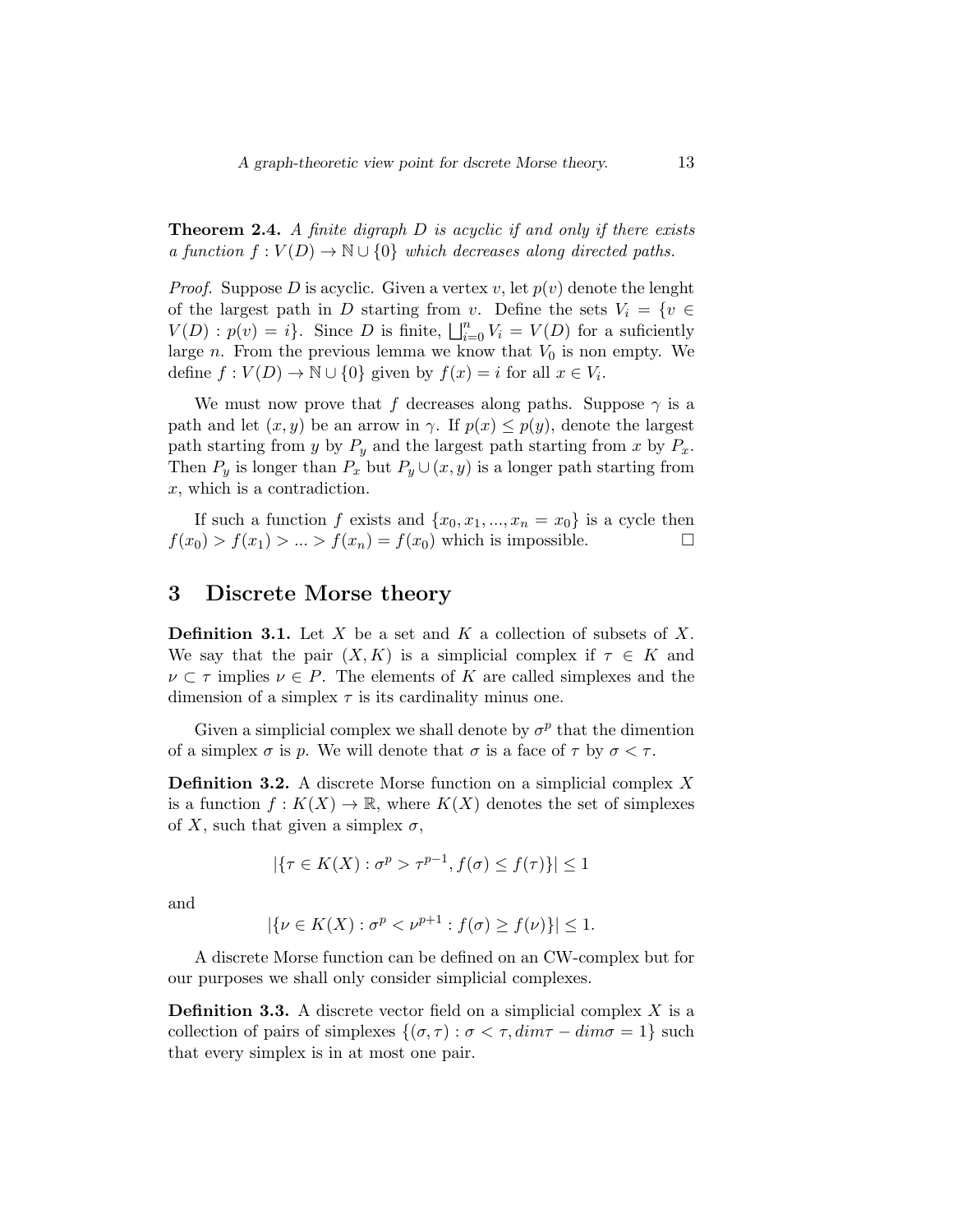Given a discrete Morse function  $f$ , we can obtain a discrete vector field called the gradient vector field of f.

Definition 3.4. The gradient vector field of a discrete Morse function is the vector field consisting precisely of the pairs  $\sigma^p < \tau^{p+1}$  for which  $f(\tau) \geq f(\sigma)$ .

In general we say that a discrete vector field is gradient if it is the gradient vector field of a discrete Morse function.

**Definition 3.5.** Given a simplicial complex  $X$ , we can associate a digraph to it called the Hasse diagram. The veritices are the simplexes of X. The set of arrows is  $\{(\tau,\sigma): \sigma^p < \tau^{p+1}\}.$ 

When  $X$  has a discrete vector field we can indicate which pairs belong to the vector field in the Hasse diagram by inverting the corresponding arrow. We call this the modified Hasse diagram.

Definition 3.6. The simplexes that do not belong to any pair of the discrete vector field  $V$  are called the critical simplexes of  $V$ .

We shall now make an observation about the modified Hasse diagram  $D$  of a discrete vector field. When we have a gradient vector field  $V$ associated to the discrete Morse function f, notice that  $(\alpha, \beta) \in A(D)$ if and only if  $|dim\alpha - dim\beta| = 1$  and one of the following holds:

- $\beta > \alpha$ , with  $f(\beta) \leq f(\alpha)$ .
- $\alpha > \beta$ , with  $f(\alpha) > f(\beta)$ .

This means that a discrete Morse function does not increse along paths in the modified Hasse diagram. We shall use this observation in the following theorem.

**Definition 3.7.** Given a discrete vector field  $W$ , a  $W$ -path of dimention p is a sequence of p-simplexes  $\nu_1, \nu_2, ..., \nu_k$  such that  $\nu_i < W(\nu_{i-1})$  for  $i = 1, ..., k$ , where  $(\nu_i, W(\nu_i)) \in W$ . We say that the lenght of the path is k and that the path is closed if  $\nu_1 = \nu_k$ .

**Theorem 3.8.** A discrete vector field W on a finite simplicial complex X is gradient if and only if it has no closed paths.

Proof. Note that in particular a closed W-path is a cycle in the modified Hasse diagram D. By theorem 2.4, the modified Hasse diagram is acyclic if and only if there exists a funcion  $f: X \to \mathbb{N} \cup \{0\}$  which decreases along paths. We thus only need to show that the function we constructed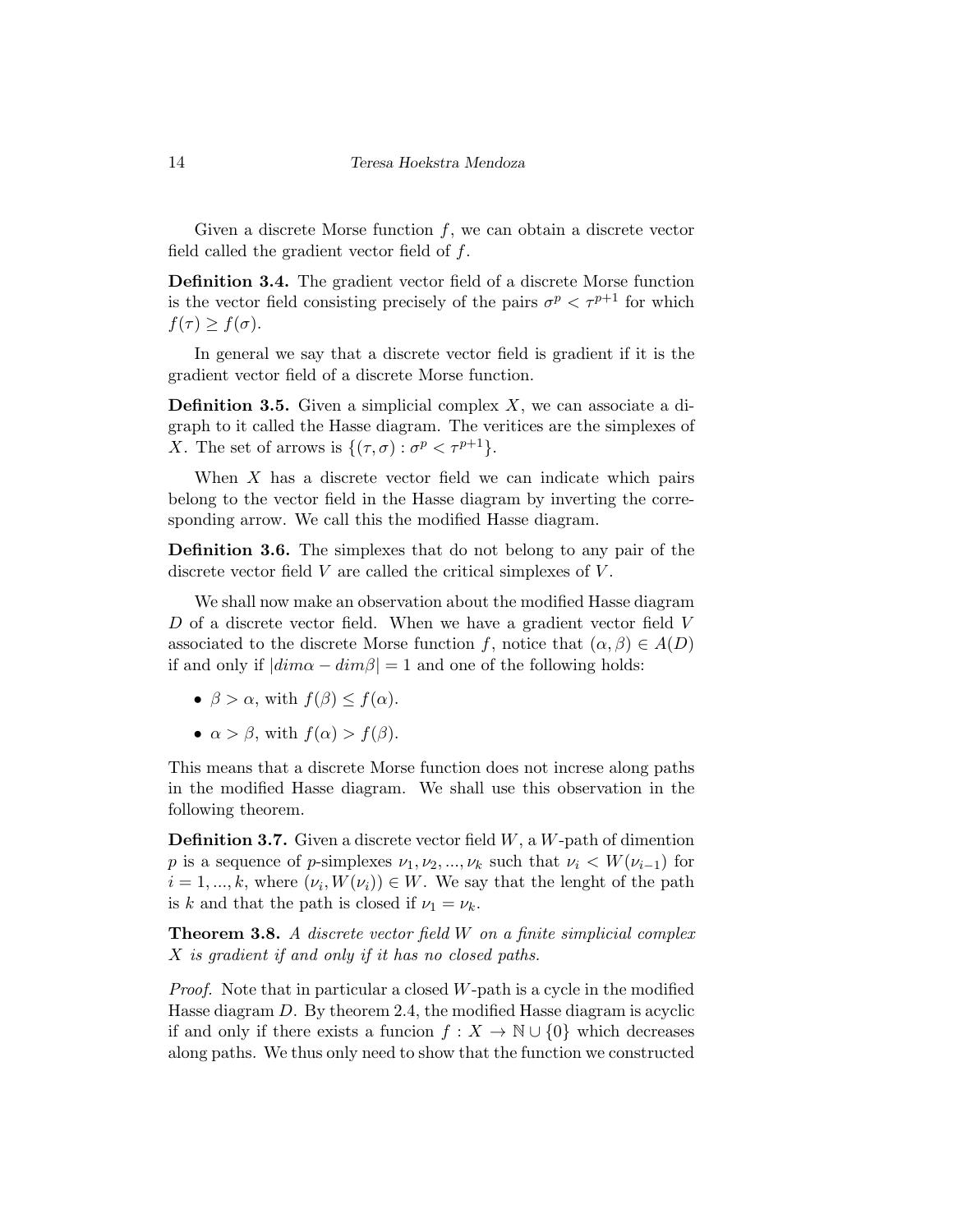in 2.4 is indeed a discrete Morse function with gradient vector field W. Suppose  $\sigma^{p-1} < \tau^p$  and  $\nu^{p-1} < \tau^p$  are simplexes such that  $f(\sigma) > f(\tau)$ and  $f(\nu) > f(\tau)$ . Since f does not increase along paths, in particular it can not increase along arrows. Recalling the construction of f in theorem 2.4 we see that  $f$  decreases along arrows. This means that  $(\sigma, \tau)$ ,  $(\nu, \tau) \in A(D)$  but this implies that  $\tau$  would belong to two pairs in  $W$  which is a contradiction since  $W$  is a discrete vector field.

Similarly if  $\tau^p < \alpha^{p+1}$  and  $\tau^p < \beta^{p+1}$  are simplexes such that  $f(\tau) \geq$  $f(\alpha)$  and  $f(\tau) \geq f(\beta)$  we reach a contradiction. Hence f is a discrete Morse function.

Consider the pairs  $(\nu, \tau)$  such that  $|\dim(\nu) - \dim(\tau)| = 1$  and one of the following holds:

- $\nu < \tau$ , with  $f(\nu) > f(\tau)$ .
- $\tau < \nu$ , with  $f(\nu) \leq f(\tau)$ .

Note that these are precisely the pairs of  $W$  and therefore f has discrete gradient vector field  $W$ .

**Theorem 3.9.** Let V be a discrete gradient vector field. Let  $\alpha$  and  $\beta$ be two critical simplexes such that  $\dim \alpha = \dim \beta - 1$ . Suppose there exists a unique path from  $\beta$  to  $\alpha$  in the modified Hasse diagram. Then there exists a discrete gradient vector field W on X for which the set of critical simplexes is:  $\{\tau \in X - \{\alpha, \beta\} : \tau \text{ is critical for } V\}.$ 

*Proof.* Let  $\gamma$  be the unique path from  $\beta$  to  $\alpha$  in the modified Hasse diagram  $G$  of  $V$ . We shall define  $W$  by constructing its modified Hasse diagram  $D$ . Let  $D$  be the digraph obtained from  $G$  by reversing every arrow in  $\gamma$ . From lemma 2.2 we know that no cycles are created in D. This means that W is also a discrete gradient vector field. Now let us look at the critical simplexes of W. Notice that every simplex outside of  $\gamma$  is critical for W if and only if it is critical for V. For the simplexes in  $γ$  different from  $α$  and  $β$ , which were all non-critical for V, they remain non-critical for W. As for  $\alpha$  and  $\beta$ , since in D one of their incident arrows has been reversed they are not critical for  $W$ .

> Teresa Hoekstra Mendoza Department of Mathematics, Cinvestav Av. Instituto Politécnico Nacional 2508 Col. San Pedro Zacatenco México, D.F. CP 07360. idskjen@math.cinvestavmx